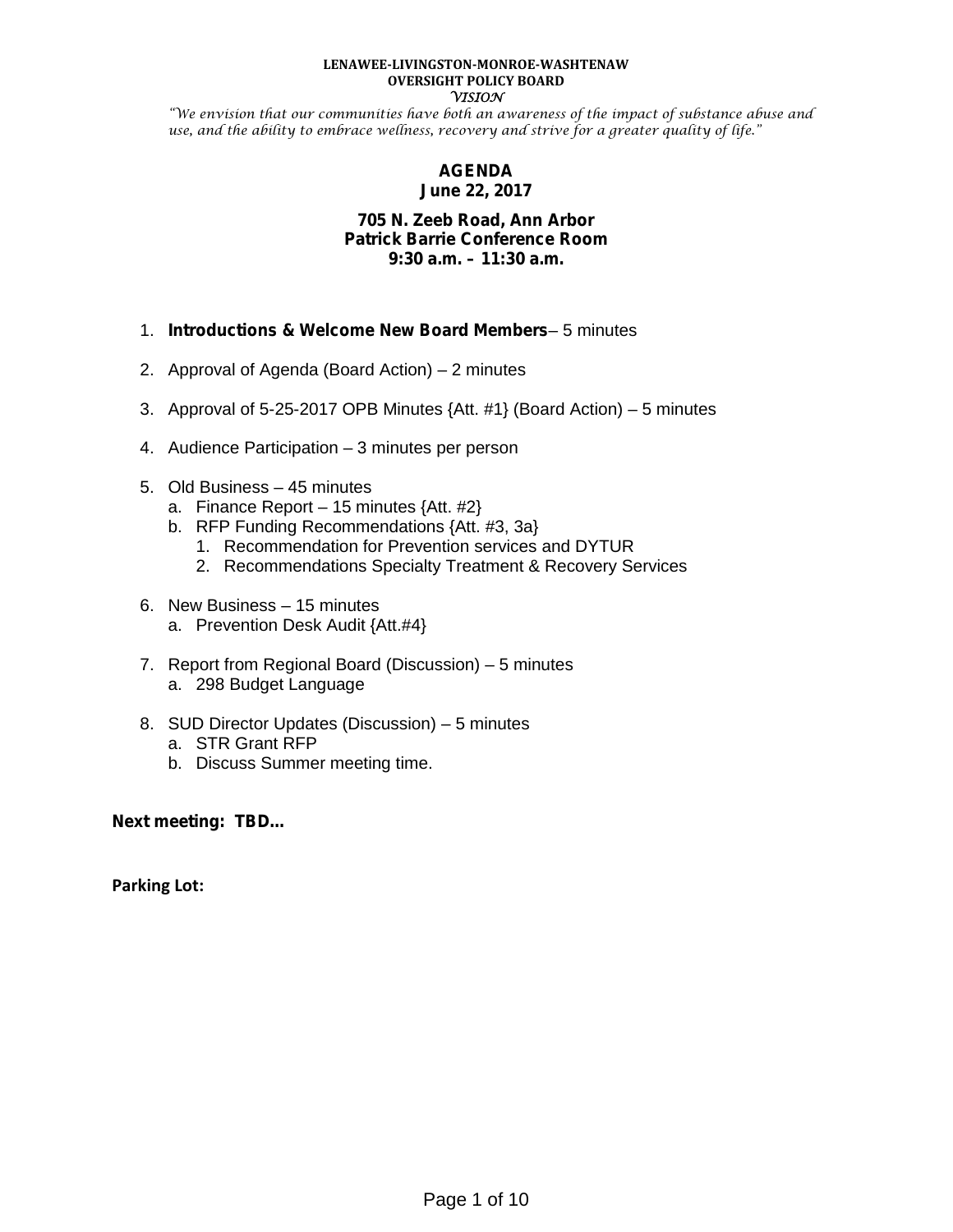# **LENAWEE-LIVINGSTON-MONROE-WASHTENAW OVERSIGHT POLICY BOARD Summary of March 23, 2017 meeting 705 N. Zeeb Road Ann Arbor, MI 48103**

| <b>Members Present:</b> | David Oblak, Kim Comerzan, Dianne McCormick, William Green, Tom<br>Waldecker, Dave O'Dell, John Lapham, Blake LaFuente, Susan Webb,<br><b>Blake LaFuente, Monique</b> |
|-------------------------|-----------------------------------------------------------------------------------------------------------------------------------------------------------------------|
| Members Absent:         | Charles Coleman, Mark Cochran, Ralph Tillotson, Amy Fullerton                                                                                                         |
| Guests:                 |                                                                                                                                                                       |
| <b>Staff Present:</b>   | Stephannie Weary, Marci Scalera, Suzanne Stolz, Jane Goerge, Katie<br>Postmus, Anne Marshall, Dana Darrow, Miranda                                                    |

- A. D. Oblak called the meeting to order at 9:30 a.m.
- 1. Introductions
- 2. Approval of the agenda

## **Motion by T. Waldecker, supported by J. Lapham, to approve the agenda Motion carried**

3. Approval of March 23, 2017 minutes

#### **Motion by J. Lapham, supported by D. O'Dell, to approve the March 23, 2017 OPB minutes Motion carried**

- 4. Audience Participation None
- 5. Old Business
	- a. Finance Report
		- S. Stolz presented. Discussion followed.
- 6. New Business
	- a. State RFI Report
		- CMHPSM was awarded 4 grants, all of which are focused on the opiate epidemic.
	- b. Core Provider Discussion
		- M. Scalera provided an overview of the current system, and the 2 models being considered.
	- c. RFP Review Submission Documents
		- M. Scalera provided an overview.
		- OPB reviewed the proposals that were received for Special Initiatives, Treatment, and Prevention.
		- OPB received the list of previously funded programs.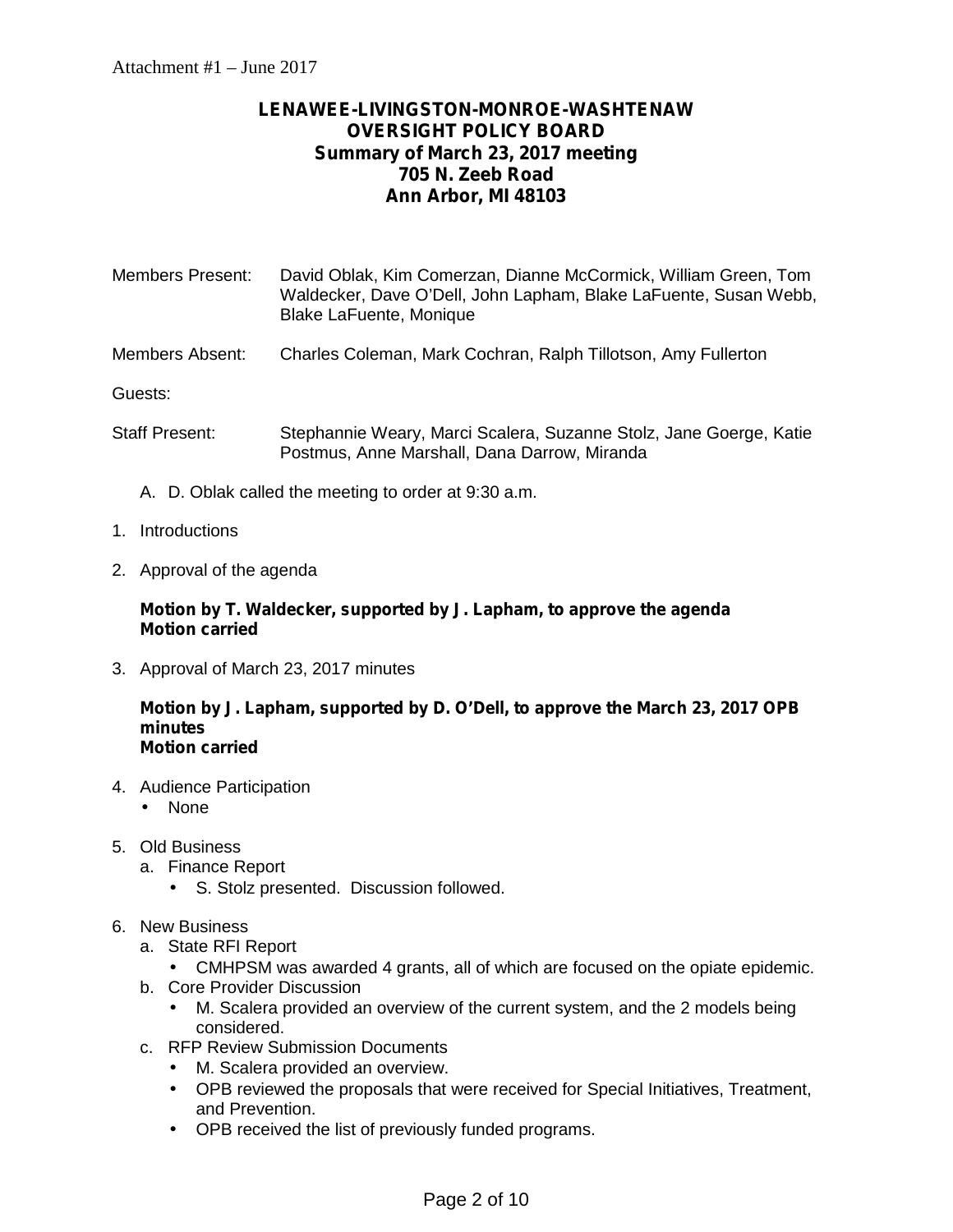- 7. Report from Regional Board
	- **Review PA2 policy update; discuss funding strategy**
	- While reviewing budget amendments, the Regional Board also discussed PA2 dollars. They wanted to know why there was so much PA2 money sitting in the bank.
	- The Regional Board understands that OPB controls PA2 dollars, but did suggest that OPB have a mechanism for allocating and monitoring PA2 dollars, a plan, target that says, "we have too much money we need to spend some."
	- Currently OPB has an interest in not making any major decisions until it's clear what's happening from the ACA perspective.
	- D. McCormick would like to prioritize PA2 funds, and requested that a copy of the strategic plan be re-sent to OPB members.
	- OPB to Regional Board: OPB won't be making any major decisions until ACA situation is sorted out. OPB and staff are also looking at proposals for service via the RFP responses.
- 8. SUD Director Report
	- a. United to Face Addiction Event Support
		- M. Scalera provided an update.
	- b. STR Grant Information
		- M. Scalera provided an update.
	- c. Other Issues
		- The state has approved a Veterans Coordinator position, 1 for each region, who will help to negotiate services for veterans.
		- M. Scalera provided an overview on the Michigan State Police's Angel Project, in which peers can become Angels. Angels are peer mentor who assist in getting people addicted to opiates into treatment.

## **Motion by T. Waldecker, supported by W. Green, to adjourn the meeting Motion carried**

Adjourned at 11:16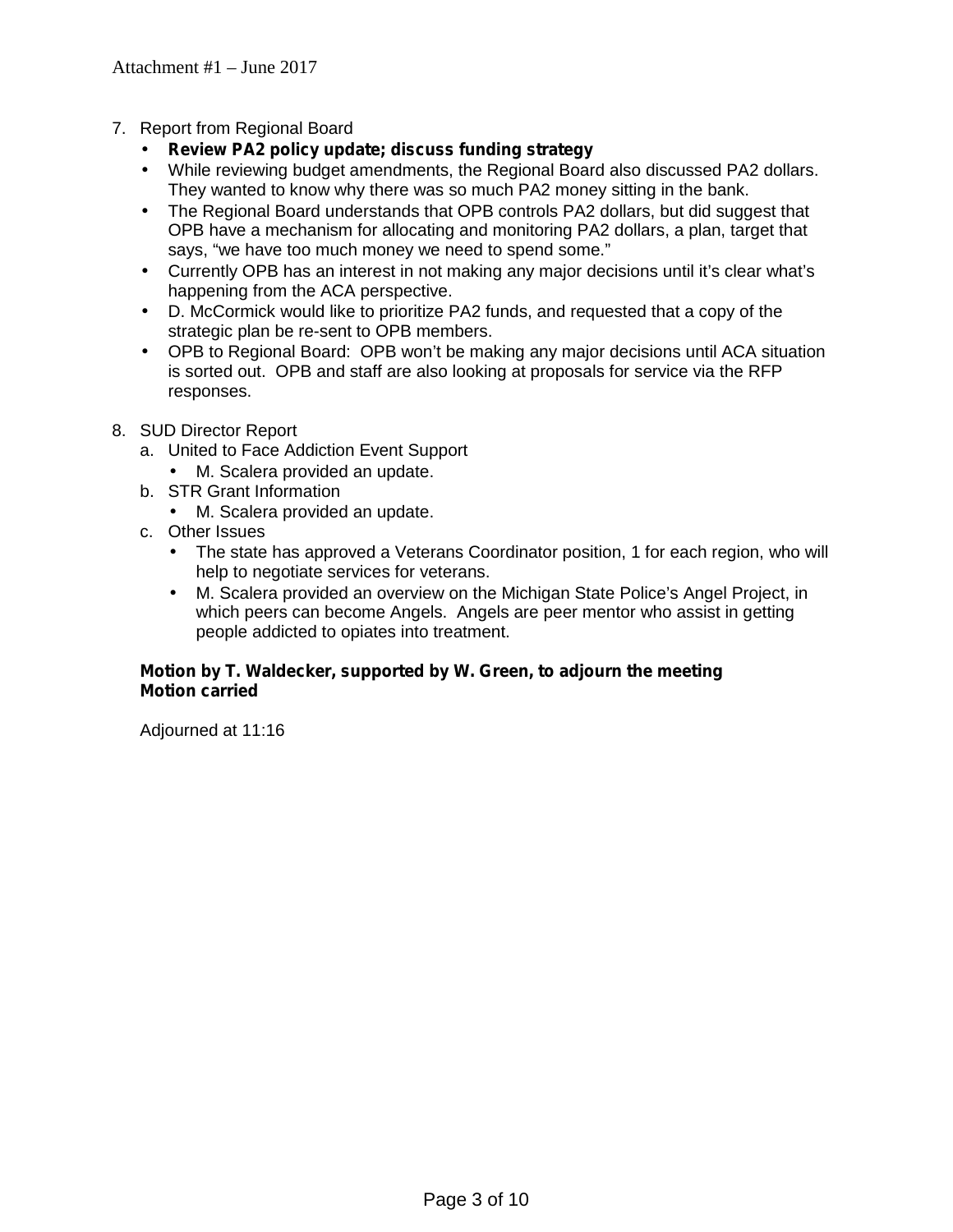Attachment #2 - June 2017

#### Community Mental Health Partnership Of Southeast Michigan SUD SUMMARY OF REVENUE AND EXPENSE BY FUND April 2017 FYTD

| Summary Of Revenue & Expense           |     |            |                           |                  |                         |            |                         |         |                         |                          |                         |            |
|----------------------------------------|-----|------------|---------------------------|------------------|-------------------------|------------|-------------------------|---------|-------------------------|--------------------------|-------------------------|------------|
|                                        |     |            |                           |                  | <b>Funding Source</b>   |            |                         |         |                         |                          | <b>Total Funding</b>    |            |
|                                        |     | Medicaid   |                           | Healthy Michigan | SUD - Block Grant       |            | SUD-COBO/PA2            |         | Other                   |                          | Sources                 |            |
| <b>Revenues</b>                        |     |            |                           |                  |                         |            |                         |         |                         |                          |                         |            |
| Funding From MDCH                      |     | 777,216    | \$                        | 1,865,655        | \$                      | 2,154,863  |                         |         | \$                      |                          |                         | 4,797,733  |
| PA2/COBO Tax Funding                   |     |            | \$                        |                  |                         |            | \$                      | 678,271 | \$                      |                          |                         | 678,271    |
| Other                                  |     |            | \$                        |                  |                         |            |                         |         | \$                      |                          |                         |            |
| <b>Total Revenues</b>                  |     | 777,216    | $\boldsymbol{\mathsf{s}}$ | 1,865,655        | \$                      | 2,154,863  | \$                      | 678,271 | \$                      |                          | \$                      | 5,476,004  |
| <b>Expenses</b>                        |     |            |                           |                  |                         |            |                         |         |                         |                          |                         |            |
| <b>Funding for County SUD Programs</b> |     |            |                           |                  |                         |            |                         |         |                         |                          |                         |            |
| Lenawee                                |     | 187,521    | \$                        | 374,668          | \$                      | 182,517    | \$                      | 48,535  | \$                      |                          | \$.                     | 793,241    |
| Livingston                             |     | 137,032    | \$                        | 252,968          | \$                      | 480,732    | \$                      | 93,688  | \$                      |                          | \$                      | 964,420    |
| Monroe                                 |     | 102,313    | \$                        | 248,072          | \$                      | 428,038    | \$                      | 88,421  | \$                      |                          | \$                      | 866,844    |
| Washtenaw                              |     | 645,245    | \$                        | 1,256,655        | \$                      | 1,002,213  | \$                      | 309,140 | \$                      |                          | \$                      | 3,213,253  |
| <b>Total SUD Expenses</b>              | \$. | 1,072,112  | $\overline{\mathbb{S}}$   | 2,132,362        | \$                      | 2,093,500  | $\overline{\mathbf{s}}$ | 539,785 | $\overline{\mathbf{s}}$ |                          | $\overline{\mathbb{S}}$ | 5,837,758  |
| <b>Other Operating Costs</b>           |     |            |                           |                  |                         |            |                         |         |                         |                          |                         |            |
| SUD Use Tax                            |     | 46.478     | \$                        | 111,566          | \$                      |            | \$                      |         | \$                      |                          | \$                      | 158,044    |
| <b>SUD HICA Claims Tax</b>             |     | 5,829      | \$                        | 13,992           | \$                      |            | \$                      |         | \$                      |                          | \$                      | 19,821     |
| <b>Total Operating Costs</b>           |     | 52,307     | $\overline{\mathbb{S}}$   | 125,558          | $\overline{\mathsf{s}}$ |            | S                       |         | \$                      |                          | $\overline{\mathbf{s}}$ | 177,865    |
| <b>Administrative Cost Allocation</b>  | \$  | 63,046     | \$                        | 125,375          | \$                      | 162,531    | \$                      |         | \$                      |                          |                         | 350,951    |
| <b>Total Expenses</b>                  |     | 1,187,464  | \$                        | 2,383,295        | \$                      | 2,256,030  | \$                      | 539,785 | \$                      |                          | \$                      | 6,366,574  |
|                                        |     |            |                           |                  |                         |            |                         |         |                         |                          |                         |            |
| Revenues Over/(Under) Expenses         | \$  | (410, 248) | \$                        | (517, 640)       | \$                      | (101, 168) | \$                      | 138,486 | \$                      | $\overline{\phantom{a}}$ | \$                      | (890, 570) |

|               |     | Revenues |     | Revenues<br>Over/(Under)<br>Expenses |
|---------------|-----|----------|-----|--------------------------------------|
| PA2 by County |     |          |     |                                      |
| Lenawee       | \$  | 33,953   | \$  | (14, 582)                            |
| Livingston    | \$  | 102,742  | \$  | 9,054                                |
| Monroe        | \$  | 74,027   | \$  | (14, 394)                            |
| Washtenaw     | S   | 297,981  | \$  | (11, 159)                            |
| Totals        | \$. | 508,703  | \$. | (31, 082)                            |

| Unallocated PA2 |    |           |
|-----------------|----|-----------|
| Lenawee         | \$ | 1,078,205 |
| Livingston      | \$ | 2,743,170 |
| Monroe          | \$ | 708,058   |
| Washtenaw       | S  | 2,663,366 |
| Total           | S  | 7,192,799 |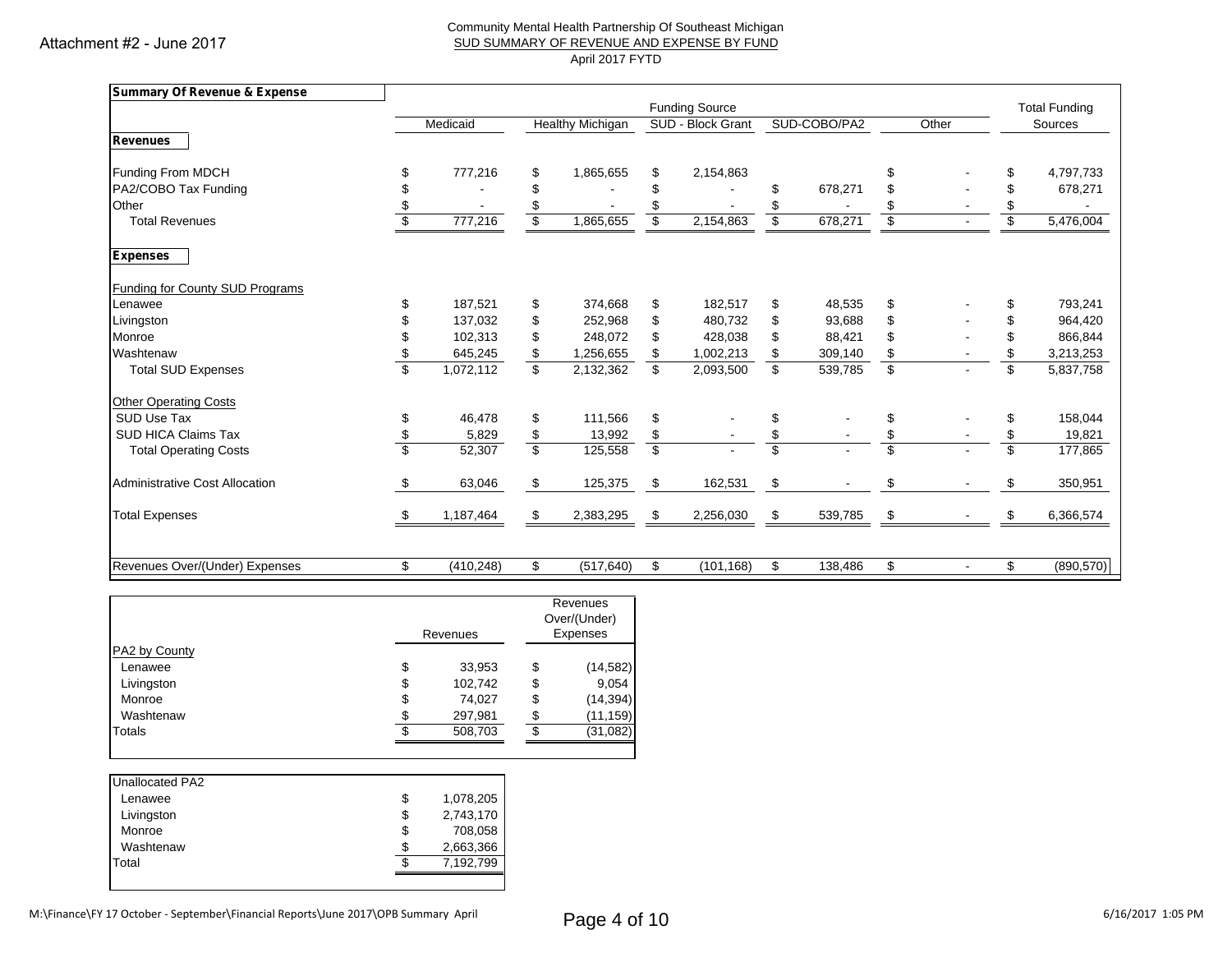#### **CMHPSM SUD OVERSIGHT POLICY BOARD**

#### **ACTION REQUEST**

**Board Meeting Date:** June 22, 2017

**Action Step:**

**Approve recommendations made by SUD Prevention Proposal Review Team for FY 2017-2018 prevention programs and DYTUR.**

**Background:** Results of the Prevention RFP

### RFP #2017A – SUD Prevention

### Reviews In-Brief:

Recommend Funding:

- **E** Livingston County Catholic Charities
- U of M Regional Alliance for Healthy Schools
- **Monroe County Intermediate School District**
- **St. Joseph Mercy Chelsea**

Recommend Funding at Lower Amounts

- **E** Catholic Charities of Southeast Michigan
- **Eastern Michigan University**
- **EXEC** Catholic Social Services of Washtenaw County

Low Scores

- **Hegira Programs, Inc.**
- **E** Lenawee CMH Authority

RFQ #2017E – Designated Youth Tobacco Use Representative

Reviews In-Brief:

- Karen Bergbower & Associates (97%) Recommend Funding
- **E** Lenawee CMH Authority (78%)

#### **Recommendation**:

| <b>COUNTY</b>         | <b>AMOUNT BG</b><br>\$,1075,661               | <b>AMOUNT PA2</b>        | <b>TOTAL FUNDING</b> |
|-----------------------|-----------------------------------------------|--------------------------|----------------------|
| <b>LENAWEE</b>        | $$42,118*$                                    | <b>TBD</b>               | <b>TBD</b>           |
| <b>LIVINGSTON</b>     | \$357,663                                     | 4,000<br>\$.<br>\$37,441 | \$399,104            |
| <b>MONROE</b>         | \$117,469<br>\$114,318                        |                          | \$231,787            |
| <b>WASHTENAW</b>      | \$69,692<br>\$90,657<br>\$58,800<br>\$103,937 | \$55,428<br>\$48,509     | \$427,023            |
| <b>REGIONAL DYTUR</b> | \$121,007                                     |                          | \$121,007            |
| <b>TOTAL</b>          | 1,075,661                                     | \$145,378                | \$1,342,046          |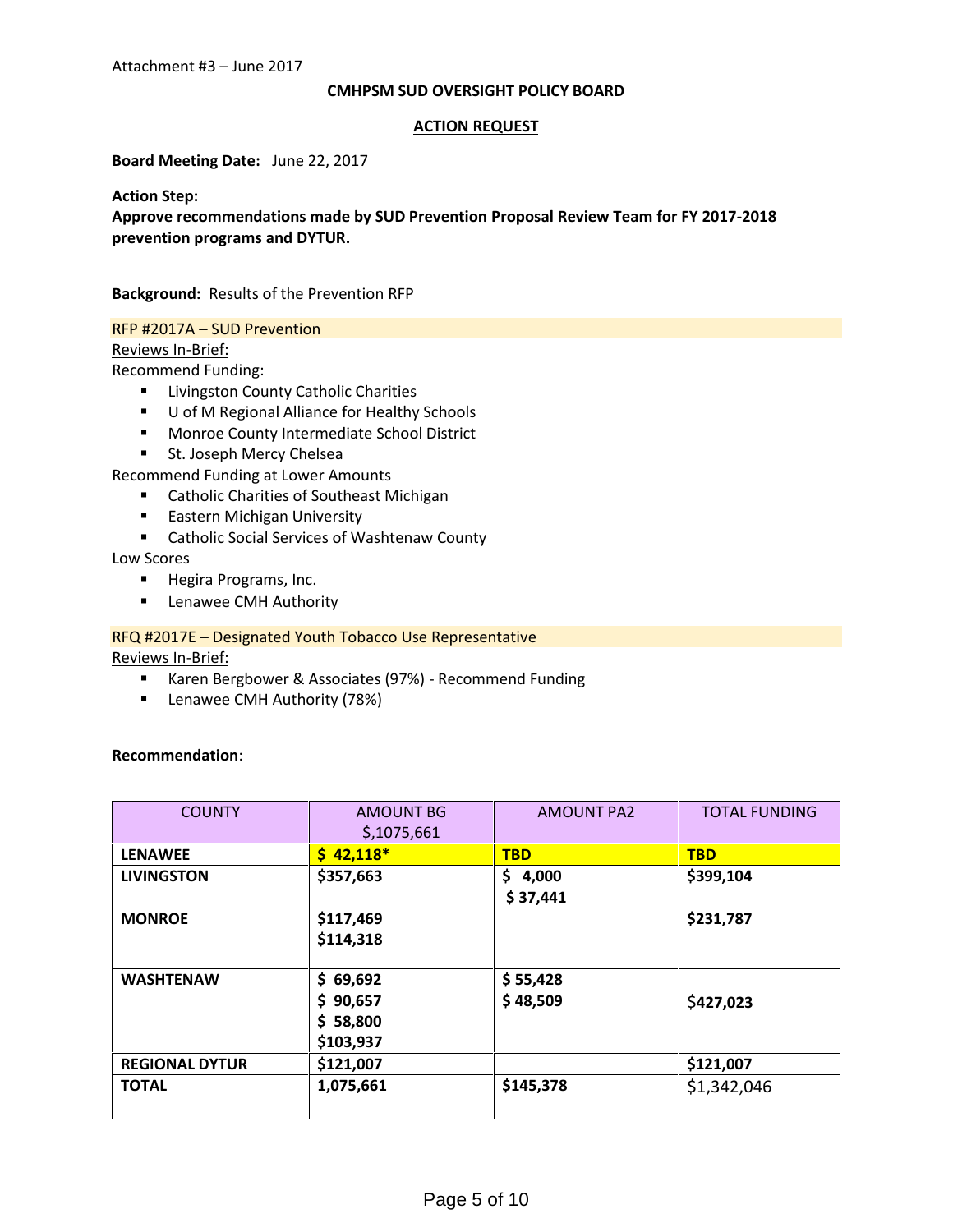#### **Table 1: PA2 Funding Strategy**

|                    |                                 |                  | 2/3 of Reserve  |                      |             |                         |                       |                      |            |                         |                       |                    |
|--------------------|---------------------------------|------------------|-----------------|----------------------|-------------|-------------------------|-----------------------|----------------------|------------|-------------------------|-----------------------|--------------------|
|                    |                                 |                  |                 |                      |             | <b>Made Available</b>   | <b>Annual Reserve</b> |                      |            |                         |                       |                    |
|                    |                                 |                  |                 |                      |             | for Strategic           |                       | <b>Funding Spend</b> |            | <b>Annual PA2</b>       |                       | <b>Recommended</b> |
|                    | Hold 1/3 of<br>IPA2 Reserves as |                  |                 | <b>Funding Spend</b> |             | Down Over Three Revenue |                       |                      |            | <b>Strategic Annual</b> |                       |                    |
| <b>PA2 Funding</b> | <b>of FY2017</b>                |                  | <b>Reserves</b> |                      | <b>Down</b> |                         | <b>Years</b>          |                      | Projection |                         | <b>Funding Levels</b> |                    |
| <b>Lenawee</b>     |                                 | 1,078,205        |                 | 359,402              |             | 718,803                 |                       | 239,601              |            | 101,859                 |                       | 341,460            |
| Livingston         |                                 | $2,743,170$   \$ |                 | 914,390              |             | 1,828,780               |                       | 609,593              |            | 305,226                 |                       | 914,819            |
| Monroe             |                                 | 708,058 \$       |                 | 236,019              |             | 472,039                 |                       | 157,346              |            | 222,081                 |                       | 379,427            |
| Washtenaw          |                                 | $2,663,366$   \$ |                 | 887,789              |             | 1,775,577               |                       | 591,859              |            | 893,943                 |                       | 1,485,802          |

**Table 2: Recommended Proposal Funding Summary** 

|                    | A. Total Annual         |                    |                       | <b>B. Total Annual</b>            |  | <b>C.</b> Recommeded    |                      | D. Difference   |                         | <b>E. Total Annual</b>   |          |  |
|--------------------|-------------------------|--------------------|-----------------------|-----------------------------------|--|-------------------------|----------------------|-----------------|-------------------------|--------------------------|----------|--|
|                    |                         | <b>IPA2 Amount</b> | <b>PA2 Proprosals</b> |                                   |  | <b>Strategic Annual</b> |                      | between Funding |                         | <b>PA2 Funding</b>       |          |  |
|                    | <b>Requested in RFP</b> |                    | Recommended           |                                   |  | <b>PA2 Funding</b>      |                      | Round #1        | <b>Required for</b>     |                          |          |  |
|                    |                         | <b>Responses</b>   |                       | <b>Funding Round #1 Available</b> |  |                         | <b>Proposals and</b> |                 |                         | <b>Potential Funding</b> |          |  |
|                    |                         |                    |                       |                                   |  |                         |                      |                 | <b>Strategic Annual</b> |                          | Round #2 |  |
| <b>PA2 Funding</b> |                         |                    |                       |                                   |  |                         |                      | <b>Funding</b>  |                         |                          |          |  |
| Lenawee            |                         | $501,042$   \$     |                       | $158,839$   \$                    |  | 341,460                 |                      | 182,621         |                         | 342,203                  |          |  |
| Livingston         |                         | 545,441            |                       | 381,041                           |  | 914,819                 |                      | 533,778         |                         | 164,400                  |          |  |
| Monroe             |                         | $842,523$ \$       |                       | $170,942$   \$                    |  | 379,427                 |                      | 208,485         |                         | 671,581                  |          |  |
| Washtenaw          |                         | 1,814,715          |                       | 1,208,289                         |  | 1,485,802               |                      | 277,513         |                         | 606,426                  |          |  |

The strategic annual PA2 funding level was calculated by holding back 1/3 of each counties PA2 reserve, and then allocating the remaining 2/3 out over the next three fiscal years in addition to annual projected PA2 revenues.

CMHPSM staff have determined that proposals receiving a score of less than 80% undergo additional review and any potential award recommendations be presented next month as a second funding round.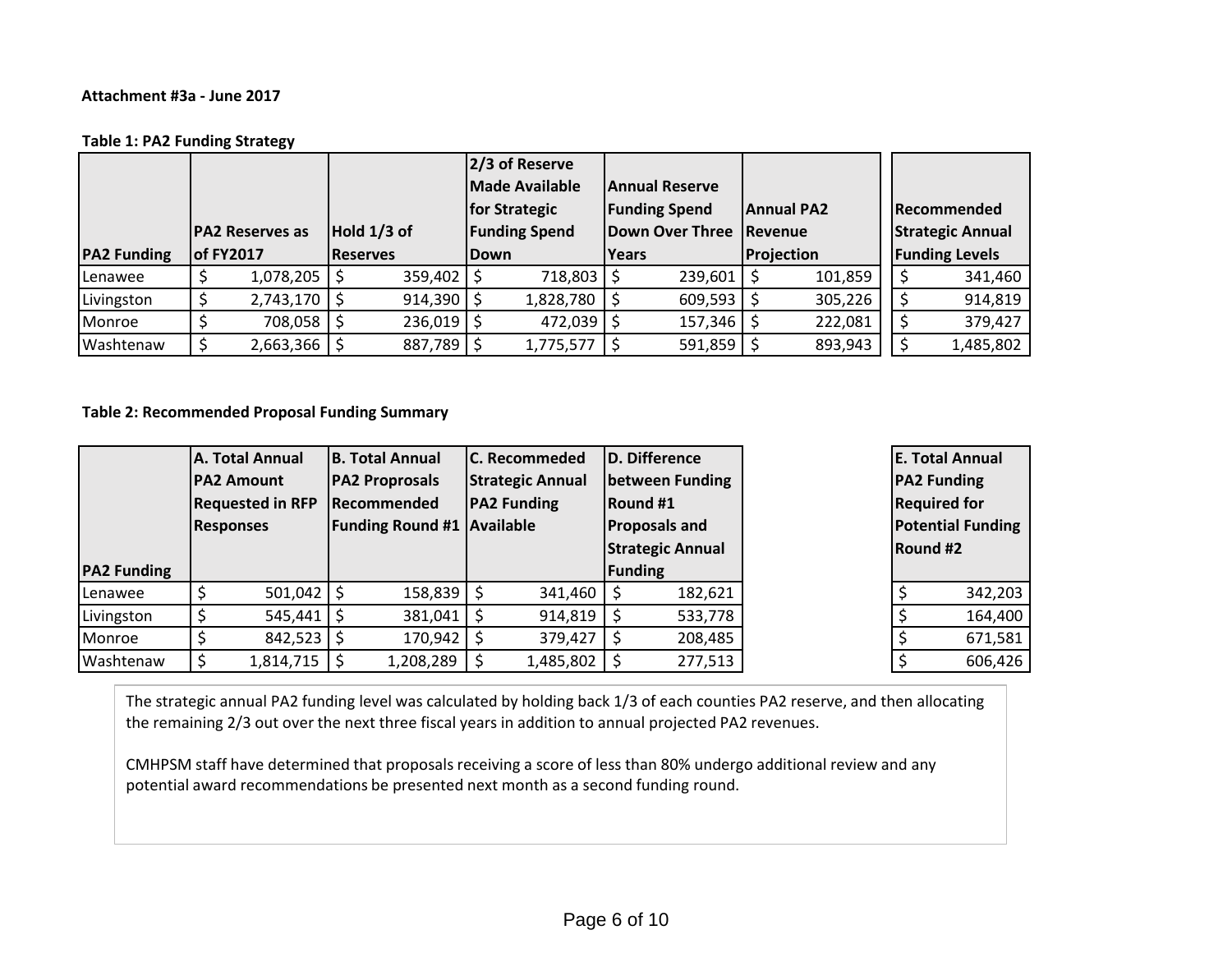## **Table 3: Proposals Recommended for Funding Round #1**

| Proposal         | <b>RFP</b><br><b>Score</b> | <b>Total</b><br>Requested |         | <b>COMMENTS</b>                                        | Lenawee<br><b>PA2</b> | Livingston<br><b>PA2</b> | <b>Monroe</b><br>Washtenaw<br><b>PA2</b><br><b>PA2</b> |     |         | <b>CMHPSM</b><br><b>Block</b> | <b>OTHER</b><br><b>CMHPSM</b> |
|------------------|----------------------------|---------------------------|---------|--------------------------------------------------------|-----------------------|--------------------------|--------------------------------------------------------|-----|---------|-------------------------------|-------------------------------|
|                  | %                          |                           |         |                                                        |                       |                          |                                                        |     |         | Grant                         | <b>FUNDS</b>                  |
| LIVCMH2          | 98.4                       | $\mathsf{S}$              |         | 501,735 ENGAGEMENT CENTER - (40% BG)split between      |                       | \$301,041                |                                                        |     |         | \$200,694                     |                               |
|                  |                            |                           |         | BG for staffing. Request for funds increases for       |                       |                          |                                                        |     |         |                               |                               |
|                  |                            |                           |         | year 2 and year 3                                      |                       |                          |                                                        |     |         |                               |                               |
| HNV <sub>2</sub> | 98                         | \$                        | 28,541  | MAT recovery home                                      |                       |                          |                                                        | \$  | 28,541  |                               |                               |
| LIVCMH1          | $98 \,$ \$                 |                           | 40,000  | Funding partners Wrap Around                           |                       | $\zeta$<br>40,000        |                                                        |     |         |                               |                               |
| HNV1             | 97.2                       | $\zeta$                   | 79,723  | <b>WRAP RCO</b>                                        |                       |                          |                                                        | \$  | 79,723  |                               |                               |
| <b>OZONE</b>     | $95.5$ \$                  |                           |         | 150,000 SBIRT & integrated health - Adolescents. Could |                       |                          |                                                        | Ś.  | 150,000 |                               |                               |
|                  |                            |                           |         | use some STR grant funds for SBIRT                     |                       |                          |                                                        |     |         |                               |                               |
| <b>DAWN INC</b>  | 95                         | $\mathsf{\dot{S}}$        | 41,888  | Extended peer case management for opiate               |                       |                          |                                                        | \$  | 41,888  |                               |                               |
|                  |                            |                           |         | addicted clients                                       |                       |                          |                                                        |     |         |                               |                               |
| LENAWEE          | 95                         | $\zeta$                   |         | 143,089 Intensive Home Based Tx - Adolescents          | \$143,089             |                          |                                                        |     |         |                               |                               |
| <b>JUVENILE</b>  |                            |                           |         |                                                        |                       |                          |                                                        |     |         |                               |                               |
| <b>COURT</b>     |                            |                           |         |                                                        |                       |                          |                                                        |     |         |                               |                               |
| <b>AVALON</b>    | $94.6$ \$                  |                           |         | 155,000 Integrated health, peers in housing plus harm  |                       |                          |                                                        | \$  | 155,000 |                               |                               |
| 1&2              |                            |                           |         | reduction resources                                    |                       |                          |                                                        |     |         |                               |                               |
| <b>HEGIRA</b>    | 93.5                       | $\zeta$                   |         | 114,390 SBIRT & PEERS, integrated health -HOPE CLINIC  |                       |                          |                                                        | \$  | 114,390 |                               |                               |
| HNV4             | 93                         | \$                        |         | 400,000 ENGAGEMENT CENTER - (40% BG)split between      |                       |                          |                                                        | \$. | 240,000 | \$160,000                     |                               |
|                  |                            |                           |         | BG for staffing.                                       |                       |                          |                                                        |     |         |                               |                               |
| <b>UNIFIED</b>   | 93                         | $\zeta$                   | 290,460 | Outreach and Training for Opiate addicted clients.     |                       |                          |                                                        |     |         |                               | \$290,460                     |
|                  |                            |                           |         | Project Red type activities. May be duplicative to     |                       |                          |                                                        |     |         |                               |                               |
|                  |                            |                           |         | other initiatives funded by state. Will look at        |                       |                          |                                                        |     |         |                               |                               |
|                  |                            |                           |         | other funding sources                                  |                       |                          |                                                        |     |         |                               |                               |
| <b>HALO</b>      | 92                         | \$                        | 15,750  | <b>GRASS ROOTS Family Awareness, stigma busting</b>    | \$15,750              |                          |                                                        |     |         |                               |                               |
| <b>GROWTH</b>    | $91.7\frac{1}{5}$          |                           |         | 59,159 Juvenile Court kids drug screens in community - |                       |                          |                                                        | \$  | 59,159  |                               |                               |
| <b>WORKS1</b>    |                            |                           |         | discuss using peers for added impact                   |                       |                          |                                                        |     |         |                               |                               |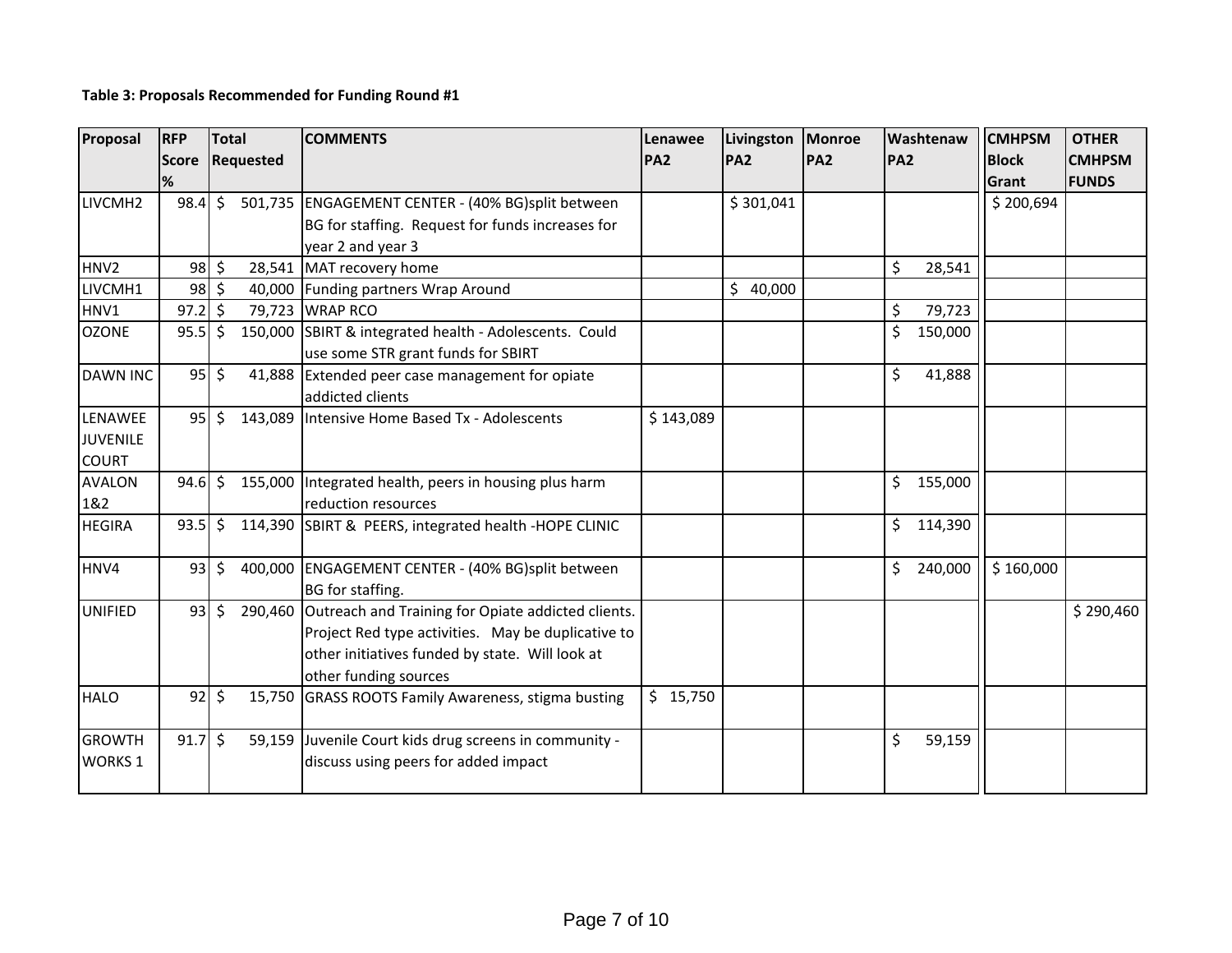| Proposal                       | <b>RFP</b>   | Total     |         | <b>COMMENTS</b>                                                                                                                           | Lenawee   | Livingston   | Monroe       | Washtenaw               | <b>CMHPSM</b> | <b>OTHER</b>  |
|--------------------------------|--------------|-----------|---------|-------------------------------------------------------------------------------------------------------------------------------------------|-----------|--------------|--------------|-------------------------|---------------|---------------|
|                                | <b>Score</b> | Requested |         | PA <sub>2</sub>                                                                                                                           |           | <b>PA2</b>   | PA2          | <b>PA2</b>              | <b>Block</b>  | <b>CMHPSM</b> |
|                                | %            |           |         |                                                                                                                                           |           |              |              |                         | Grant         | <b>IFUNDS</b> |
| HNV <sub>5</sub>               | 89.8         | Š.        |         | 379,272 Community Case Management Team, Integrated<br>Health, SBIRT. Funding can be mixed with BG and<br>Possibly STR. ESTIMATE 50%/SPLIT |           |              |              | \$<br>189,636           | \$189,636     |               |
| <b>GROWTH</b><br><b>WORKS2</b> | $88.9$ \$    |           |         | 7,000 Prevention education session for families and kids                                                                                  |           |              |              | Ś<br>7,000              |               |               |
| HNV3                           | 88.7         |           |         | 317,410 WOMEN'S SPECIALTY                                                                                                                 |           |              |              | 142,952<br>Ś            | \$174,458     |               |
| CCSEM2                         | 86.1         |           |         | 119,866 Case management and peers for all populations.<br>Could also be funded with BG in part                                            |           |              | \$<br>63,291 |                         | \$<br>56,575  |               |
| LIVCMH3                        | $85.5$ \$    |           |         | 40,000 Wake Up Livingston Coordinator may be able to<br>use STR funds                                                                     |           | \$<br>40,000 |              |                         |               |               |
| CCSEM1                         | 84.2         |           | 194,293 | <b>WOMEN'S SPECIALTY</b>                                                                                                                  |           |              | Š.<br>47,651 |                         | \$146,642     |               |
| <b>TOUCHSTO</b><br><b>NE</b>   | 82.3         | S         |         | 60,000 Recovery Housing                                                                                                                   |           |              | \$<br>60,000 |                         |               |               |
|                                |              |           |         | <b>Recommended PA2 Awards for Funding Round #1</b>                                                                                        | \$158,839 | \$381,041    |              | $$170,942$ $$1,208,289$ |               |               |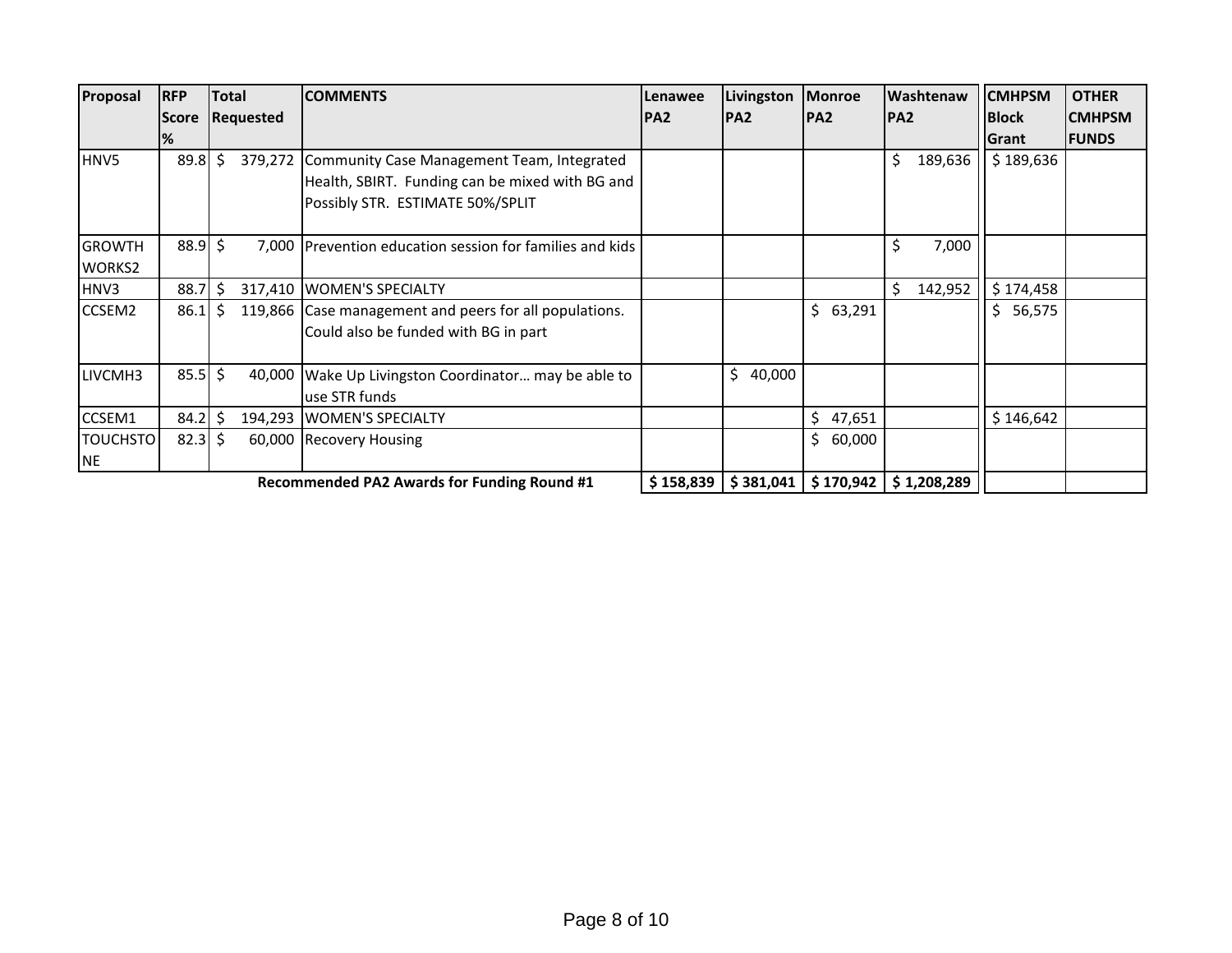| Proposal         | RFP          | <b>Total</b><br><b>COMMENTS</b> |                                                     | Lenawee    | Livingston | Monroe       | Washtenaw                      | <b>CMHPSM</b> | <b>OTHER</b>  |
|------------------|--------------|---------------------------------|-----------------------------------------------------|------------|------------|--------------|--------------------------------|---------------|---------------|
|                  | <b>Score</b> | <b>Requested</b>                |                                                     | <b>PA2</b> | <b>PA2</b> | <b>PA2</b>   | <b>PA2</b>                     | <b>Block</b>  | <b>CMHPSM</b> |
|                  | $\%$         |                                 |                                                     |            |            |              |                                | Grant         | <b>FUNDS</b>  |
|                  |              |                                 |                                                     |            |            |              |                                |               |               |
| <b>WCCMH</b>     | 78.8         | \$385,787                       | Duplicates some existing services. Will             |            |            |              | \$<br>385,787                  |               |               |
|                  |              |                                 | recommend a reduced amount of funding for           |            |            |              |                                |               |               |
|                  |              |                                 | partial services and request detailed collaboration |            |            |              |                                |               |               |
|                  |              |                                 | efforts.                                            |            |            |              |                                |               |               |
| ccsem4           | 77.9         | \$119,886                       | OORT - negotiate program/performance                |            |            | \$119,886    |                                |               |               |
|                  |              |                                 | improvements. May be able to use STR funds          |            |            |              |                                |               |               |
| SAHL             | 76.8         | \$122,090                       | Overdose Prevention duplicates unified.             |            |            | \$122,090    |                                |               |               |
|                  |              |                                 | Negotiate program/performance                       |            |            |              |                                |               |               |
|                  |              |                                 | immprovements. Also may be able to fund with        |            |            |              |                                |               |               |
|                  |              |                                 | STR grant                                           |            |            |              |                                |               |               |
| CCSEM3           | 75.1         | \$285,011                       | <b>ENGAGEMENT CENTER - negotiate</b>                |            |            | \$285,011    |                                |               |               |
|                  |              |                                 | program/performance improvements                    |            |            |              |                                |               |               |
| WHI              | 73.9         | \$47,989                        | negotiate program/performance improvements          |            |            |              | \$<br>47,989                   |               |               |
| <b>EVERFI</b>    | 73           |                                 | negotiate program/performance improvements          | \$28,500   | \$28,500   | \$28,500     | \$28,500                       |               |               |
| <b>HOLY</b>      | 73           |                                 | \$20,000 NO FUNDING                                 | \$20,000   |            |              |                                |               |               |
| <b>CROSS</b>     |              |                                 |                                                     |            |            |              |                                |               |               |
|                  |              |                                 |                                                     |            |            |              |                                |               |               |
| LENAWEE          | 70.25        | \$293,703                       | <b>ENGAGEMENT CENTER: negotiate</b>                 | \$293,703  |            |              |                                |               |               |
| <b>CMH</b>       |              |                                 | program/performance improvements                    |            |            |              |                                |               |               |
| <b>YOGA</b>      | 68           | \$144,150                       | Not Recommended for Funding                         |            |            |              | \$<br>144,150                  |               |               |
| <b>PAULA'S</b>   | 67.6         | \$64,064                        | negotiate program/performance improvements          |            |            | \$<br>64,064 |                                |               |               |
| <b>HOUSE</b>     |              |                                 |                                                     |            |            |              |                                |               |               |
| M.A.P.           | 63.3         | \$52,030                        | negotiate program/performance improvements          |            |            | \$ 52,030    |                                |               |               |
|                  |              |                                 | Not Recommended for Funding                         |            |            |              |                                |               |               |
| <b>BREAKING</b>  |              |                                 |                                                     |            |            |              |                                |               |               |
| <b>THE CHAIN</b> | 42.4         | \$135,900                       |                                                     |            | \$135,900  |              |                                |               |               |
|                  |              |                                 | <b>Recommended Further Review during Round #2</b>   | \$342,203  | \$164,400  | \$671,581    | $\ddot{\bm{\zeta}}$<br>606,426 |               |               |

**Table #4: Proposals Recommended for Further Review Prior to Potential Funding in Round #2**